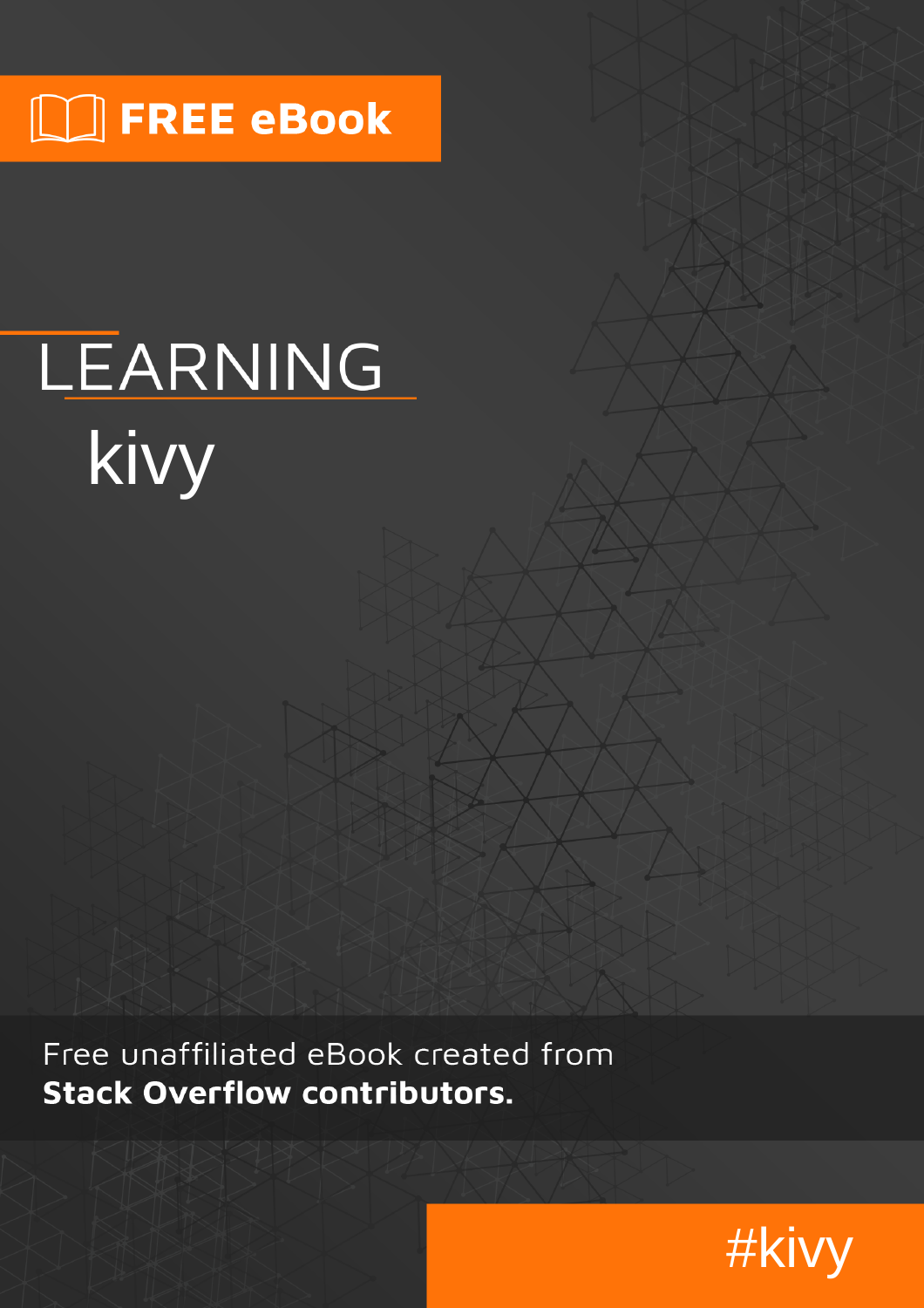### **Table of Contents**

| .16 |
|-----|
|     |
|     |
|     |
| .20 |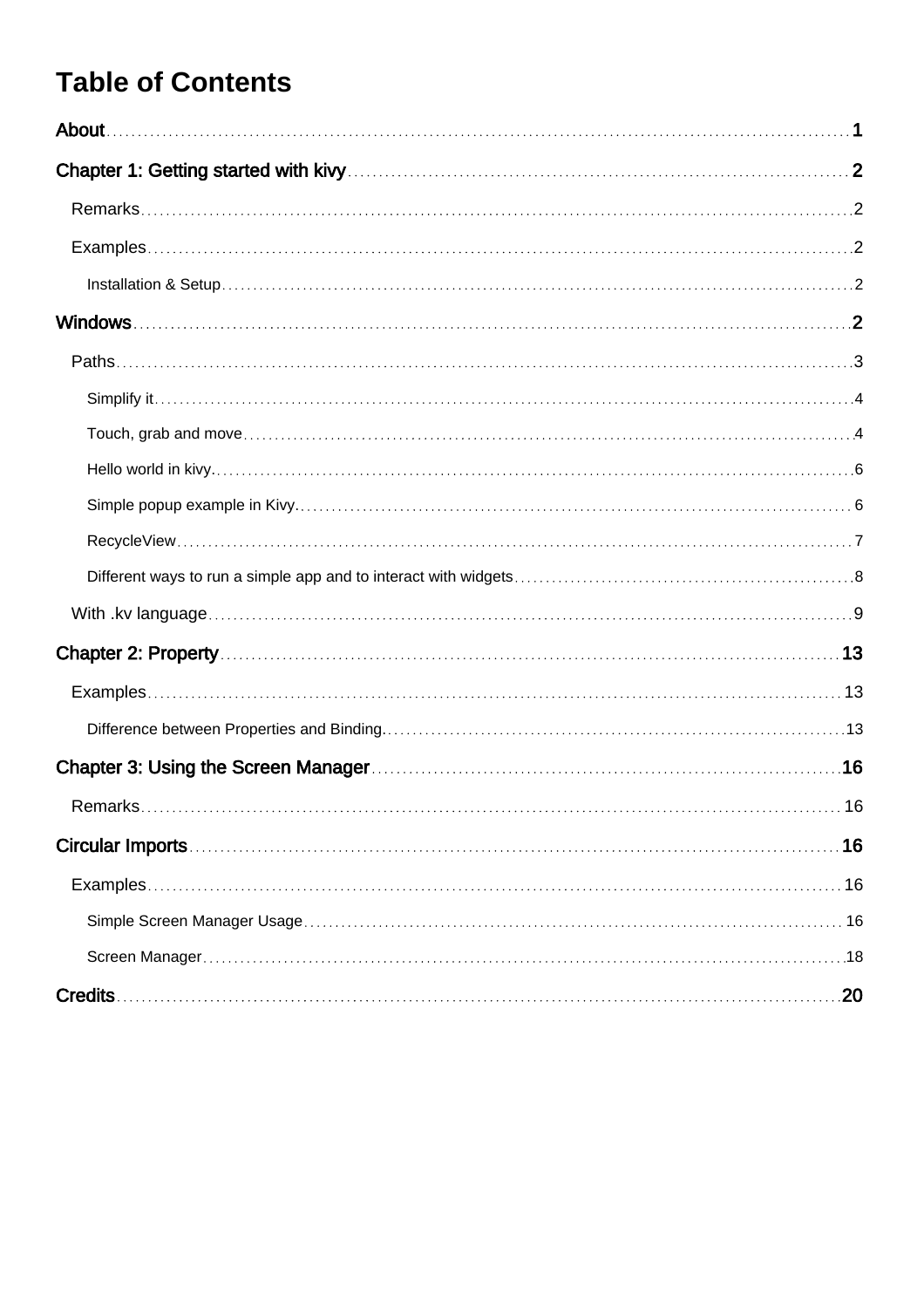<span id="page-2-0"></span>

You can share this PDF with anyone you feel could benefit from it, downloaded the latest version from: [kivy](http://riptutorial.com/ebook/kivy)

It is an unofficial and free kivy ebook created for educational purposes. All the content is extracted from [Stack Overflow Documentation](https://archive.org/details/documentation-dump.7z), which is written by many hardworking individuals at Stack Overflow. It is neither affiliated with Stack Overflow nor official kivy.

The content is released under Creative Commons BY-SA, and the list of contributors to each chapter are provided in the credits section at the end of this book. Images may be copyright of their respective owners unless otherwise specified. All trademarks and registered trademarks are the property of their respective company owners.

Use the content presented in this book at your own risk; it is not guaranteed to be correct nor accurate, please send your feedback and corrections to [info@zzzprojects.com](mailto:info@zzzprojects.com)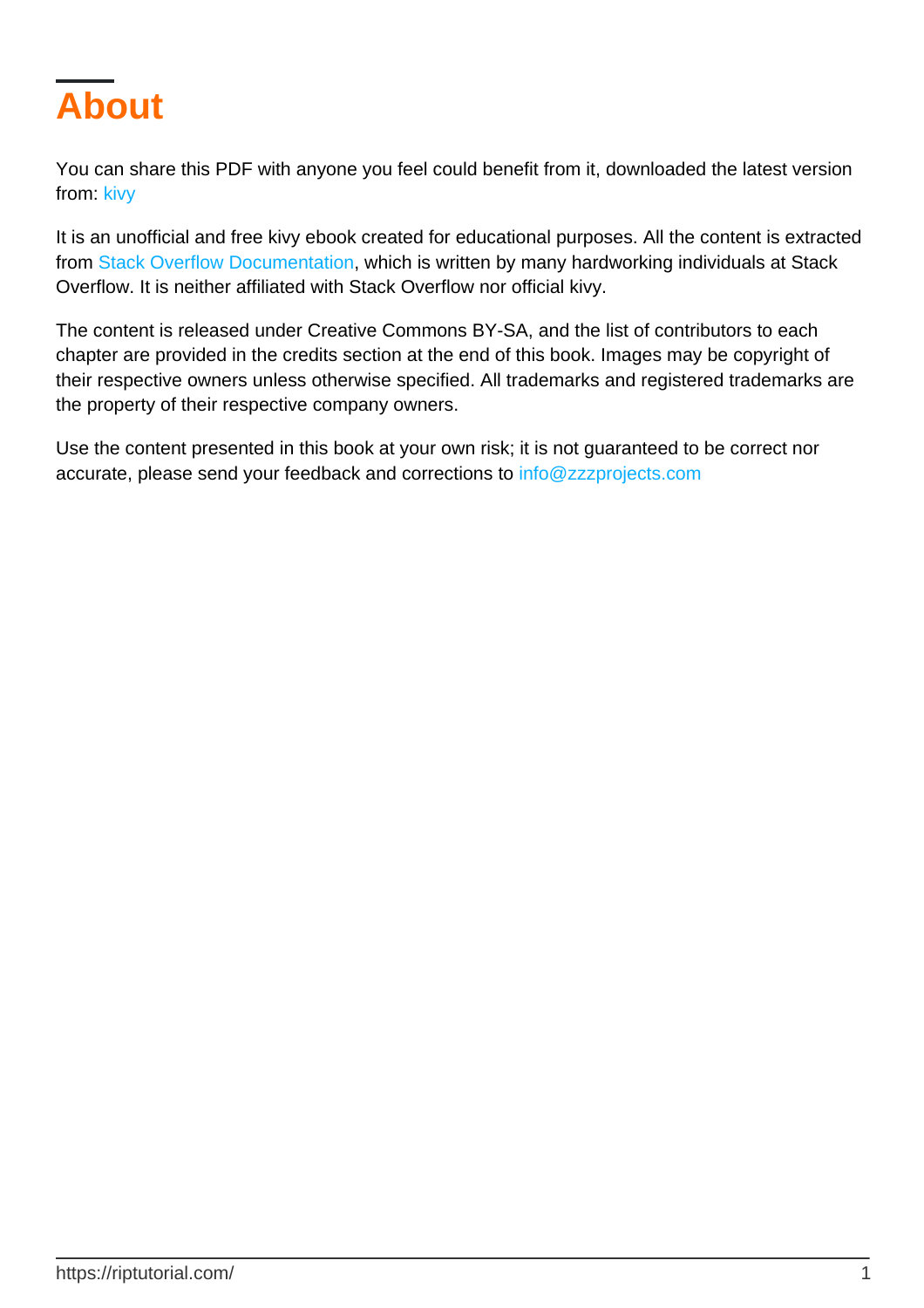# <span id="page-3-0"></span>**Chapter 1: Getting started with kivy**

### <span id="page-3-1"></span>**Remarks**

Kivy is an open source Python library for the rapid development of cross-platform user interfaces. Kivy applications can be developed for Linux, Windows, OS X, Android and iOS using the same codebase.

Graphics are rendered via OpenGL ES 2 rather than through native widgets, leading to a fairly uniform appearance across operating systems.

Developing interfaces in Kivy optionally involves the use of kvlang, a small language that supports python-like expressions and python interop. The use of kvlang can drastically simplify the development of user interface as compared to using Python exclusively.

<span id="page-3-2"></span>Kivy is free to use (currently under the MIT license), and professionally backed.

### **Examples**

<span id="page-3-3"></span>**Installation & Setup**

# <span id="page-3-4"></span>**Windows**

There are two options how to install Kivy:

First ensure python tools are up-to-date.

python -m pip install --upgrade pip wheel setuptools

Then install the basic dependencies.

python -m pip install docutils pygments pypiwin32 kivy.deps.sdl2 kivy.deps.glew

Although Kivy already has providers for audio & video, GStreamer is required for more advanced stuff.

```
python -m pip install kivy.deps.gstreamer --extra-index-url
https://kivy.org/downloads/packages/simple/
```
To make it simpler,  $\langle$ python> in the following text means a path to the directory with python.exe file.

Wheel 1.

The wheel package provides compiled Kivy, but with removed cython source components, which means the core code can't be recompiled using this way. Python code, however, is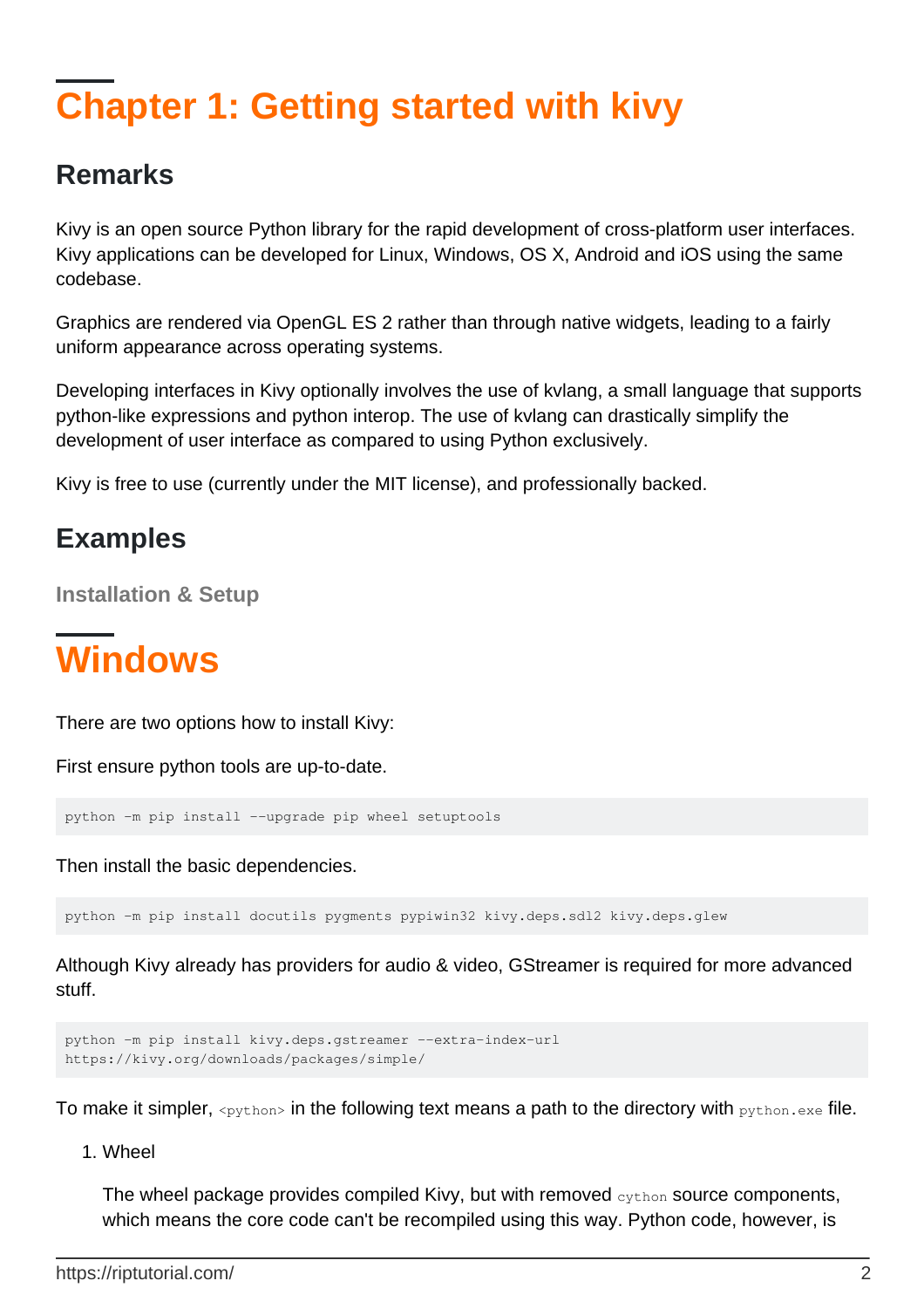editable.

The stable version of Kivy is available on pypi.

python -m pip install kivy

The latest version from the official repository is available through nightly-built wheels available on google drive. Visit the link in [docs](https://kivy.org/docs/installation/installation-windows.html#nightly-wheel-installation) matching your python version. After a proper wheel is downloaded, rename it to match the formatting of this example and run the command.

python -m pip install C:\Kivy-1.9.1.dev-cp27-none-win\_amd64.whl

#### 2. Source

There are more required dependencies needed to install Kivy from source than using the wheels, but the installation is more flexible.

Create a new file in <python>\Lib\distutils\distutils.cfg with these lines to ensure a proper compiler will be used for the source code.

[build] compiler = mingw32

Then the compiler is needed. Either use some you already have installed, or download  $m$ ingwpy. The important files such as  $qcc$ .exe will be located in  $<$ python>\Scripts.

python -m pip install -i https://pypi.anaconda.org/carlkl/simple mingwpy

Don't forget to set environment variables to let Kivy know what providers it should use.

```
set USE_SDL2=1
set USE_GSTREAMER=1
```
Now install the additional dependencies required for the compilation.

```
python -m pip install cython kivy.deps.glew_dev kivy.deps.sdl2_dev
python -m pip install kivy.deps.gstreamer_dev --extra-index-url
https://kivy.org/downloads/packages/simple/
```
Check Paths section to ensure everything is set properly and install Kivy. Choose one of these options:

```
python -m pip install C:\master.zip
python -m pip install https://github.com/kivy/kivy/archive/master.zip
```
#### <span id="page-4-0"></span>**Paths**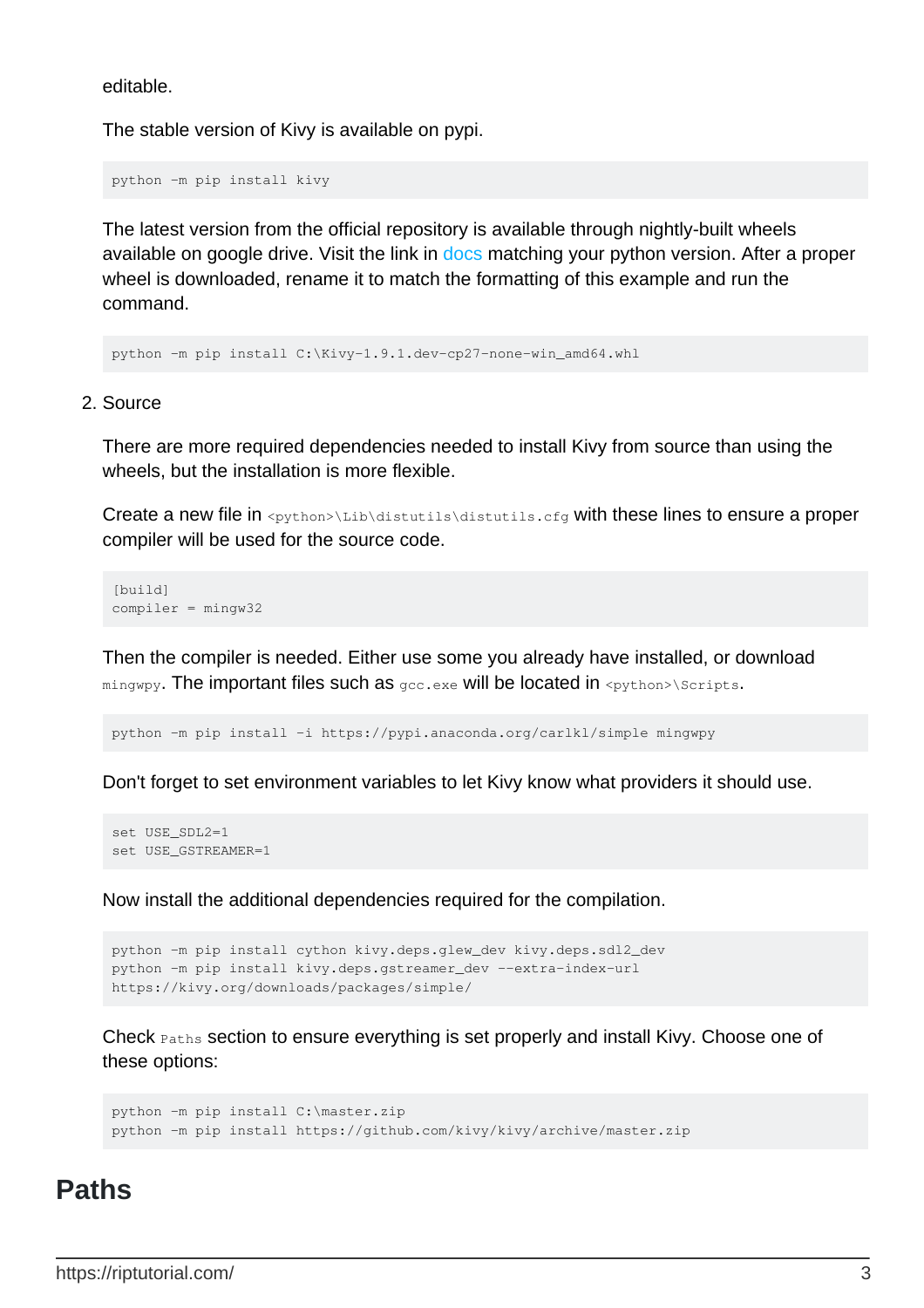Kivy needs an access to the binaries from some dependencies. This means the correct folders have to be on the environment's  $PATE$  variable.

```
set PATH=<python>\Tools;<python>\Scripts;<python>\share\sdl2\bin;%PATH%
```
This way Python IDLE IDE can be included to the path with  $\langle$ python>\Lib\idlelib;. Then write idle into console and IDLE will be ready to use Kivy.

#### <span id="page-5-0"></span>**Simplify it**

To avoid repetitive setting of environment variables either set each necessary path [this way](http://superuser.com/questions/737542) or make a batch( $\Delta_{\text{bat}}$ ) file with these lines placed into  $\langle \text{python} \rangle$ :

```
set PATH=%~dp0;%~dp0Tools;%~dp0Scripts;%~dp0share\sdl2\bin;%~dp0Lib\idlelib;%PATH%
cmd.exe
```
To run Kivy project after installation run cmd.exe or the batch file and use  $python filterame>.py$ 

#### **installation on Ubuntu**

For install kivy on ubuntu with kivy example open terminal and run following command

#### First add ppa

sudo add-apt-repository ppa:kivy-team/kivy

#### For install kivy

```
 sudo apt-get install python-kivy
```
#### For install kivy examples

sudo apt-get install python-kivy-example

#### <span id="page-5-1"></span>**Touch, grab and move**

The following example creates a canvas with 2 points and 1 line in between. You will be able to move the point and the line around.

```
from kivy.app import App
from kivy.graphics import Ellipse, Line
from kivy.uix.boxlayout import BoxLayout
class CustomLayout(BoxLayout):
     def __init__(self, **kwargs):
        super(CustomLayout, self). __init__(**kwargs)
         self.canvas_edge = {}
```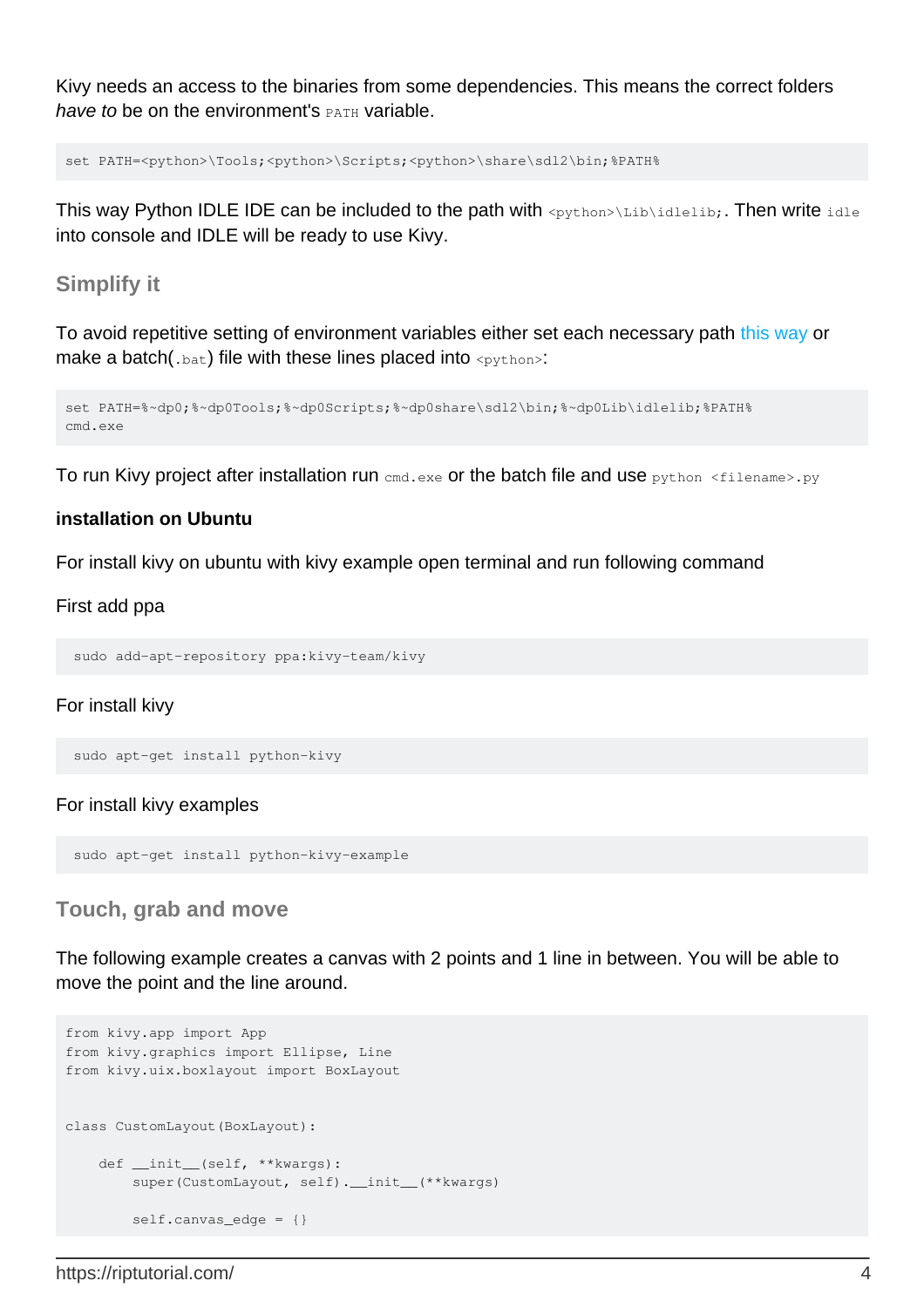```
self. can <i>vars</i> nodes = {}self.nodesize = [25, 25]self.qrabbed = \{\} #declare a canvas
         with self.canvas.after:
             pass
         self.define_nodes()
         self.canvas.add(self.canvas_nodes[0])
         self.canvas.add(self.canvas_nodes[1])
         self.define_edge()
         self.canvas.add(self.canvas_edge)
     def define_nodes(self):
         """define all the node canvas elements as a list"""
         self.canvas_nodes[0] = Ellipse(
             size = self.nodesize,
             pos = [100,100]
) self.canvas_nodes[1] = Ellipse(
            size = self.nodesize,
             pos = [200,200]
) def define_edge(self):
         """define an edge canvas elements"""
         self.canvas_edge = Line(
             points = [
                 self.canvas_nodes[0].pos[0] + self.nodesize[0] / 2,
                 self.canvas_nodes[0].pos[1] + self.nodesize[1] / 2,
                 self.canvas_nodes[1].pos[0] + self.nodesize[0] / 2,
                 self.canvas_nodes[1].pos[1] + self.nodesize[1] / 2
                 ],
             joint = 'round',
             cap = 'round',
             width = 3
) def on_touch_down(self, touch):
         for key, value in self.canvas_nodes.items():
            if (value.pos[0] - self.nodesize[0]) \leq touch.pos[0] \leq (value.pos[0] +self.nodesize[0]):
                if (value.pos[1] - self.nodesize[1]) \le touch.pos[1] \le (value.pos[1] +
self.nodesize[1]):
                     touch.grab(self)
                     self.grabbed = self.canvas_nodes[key]
                     return True
    def on_touch_move(self, touch):
         if touch.grab_current is self:
            self.grabbed.pos = [touch.pos[0] - self.nodesize[0] / 2, touch.pos[1] -
```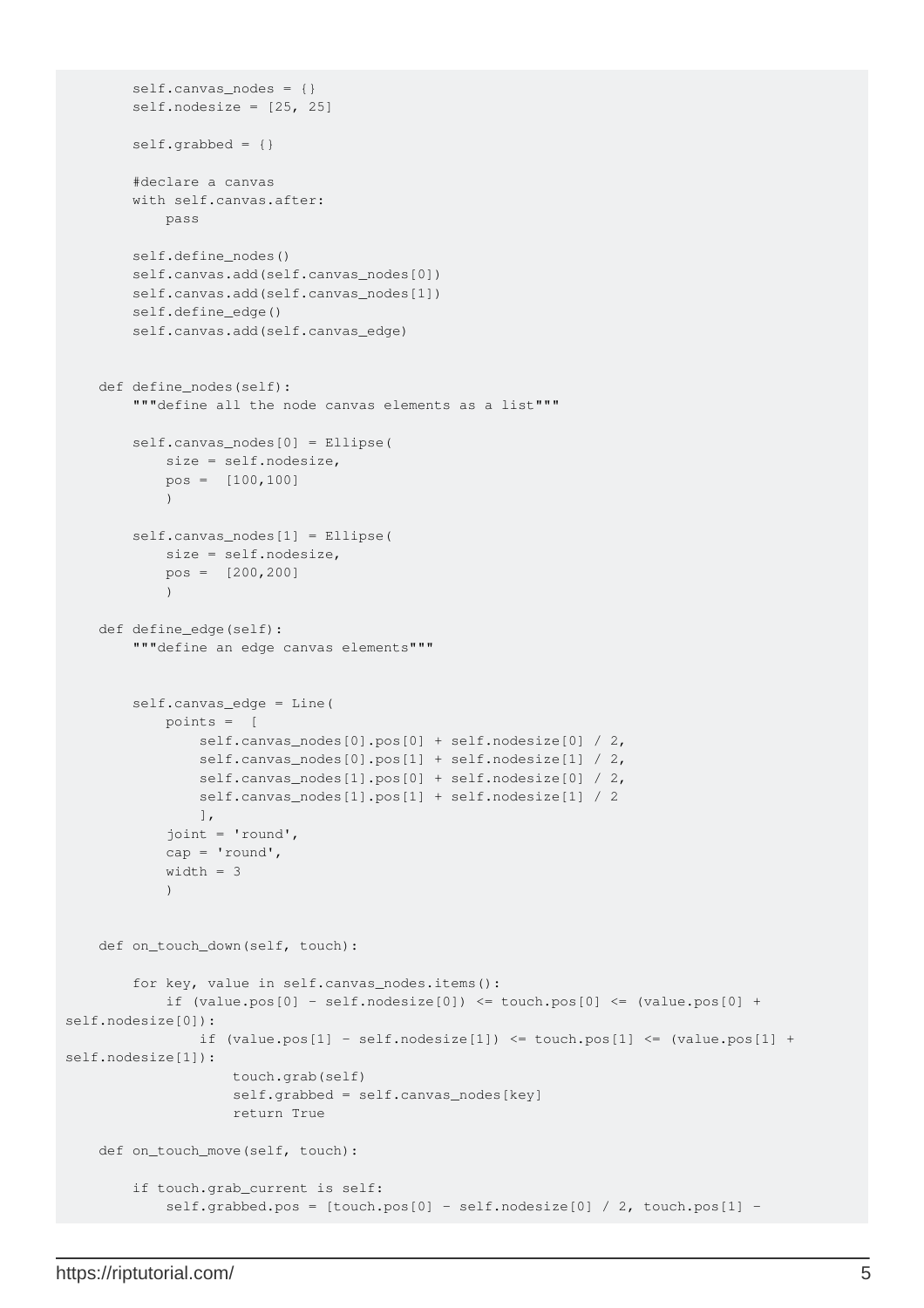```
self.nodesize[1] / 2]
            self.canvas.clear()
             self.canvas.add(self.canvas_nodes[0])
             self.canvas.add(self.canvas_nodes[1])
             self.define_edge()
             self.canvas.add(self.canvas_edge)
         else:
             # it's a normal touch
             pass
     def on_touch_up(self, touch):
         if touch.grab_current is self:
             # I receive my grabbed touch, I must ungrab it!
             touch.ungrab(self)
         else:
             # it's a normal touch
             pass
class MainApp(App):
     def build(self):
         root = CustomLayout()
         return root
if __name__ == '__main__': MainApp().run()
```
<span id="page-7-0"></span>**Hello world in kivy.**

The following code illustrates how to make 'hello world' app in kivy.To run this app in ios and android save it as main.py and use buildozer.

```
from kivy.app import App
from kivy.uix.label import Label
from kivy.lang import Builder
Builder.load_string('''
<SimpleLabel>:
    text: 'Hello World'
''')
class SimpleLabel(Label):
    pass
class SampleApp(App):
    def build(self):
        return SimpleLabel()
if __name__ == "__main__": SampleApp().run()
```
<span id="page-7-1"></span>**Simple popup example in Kivy.**

The following code illustrates how to do simple popup with Kivy.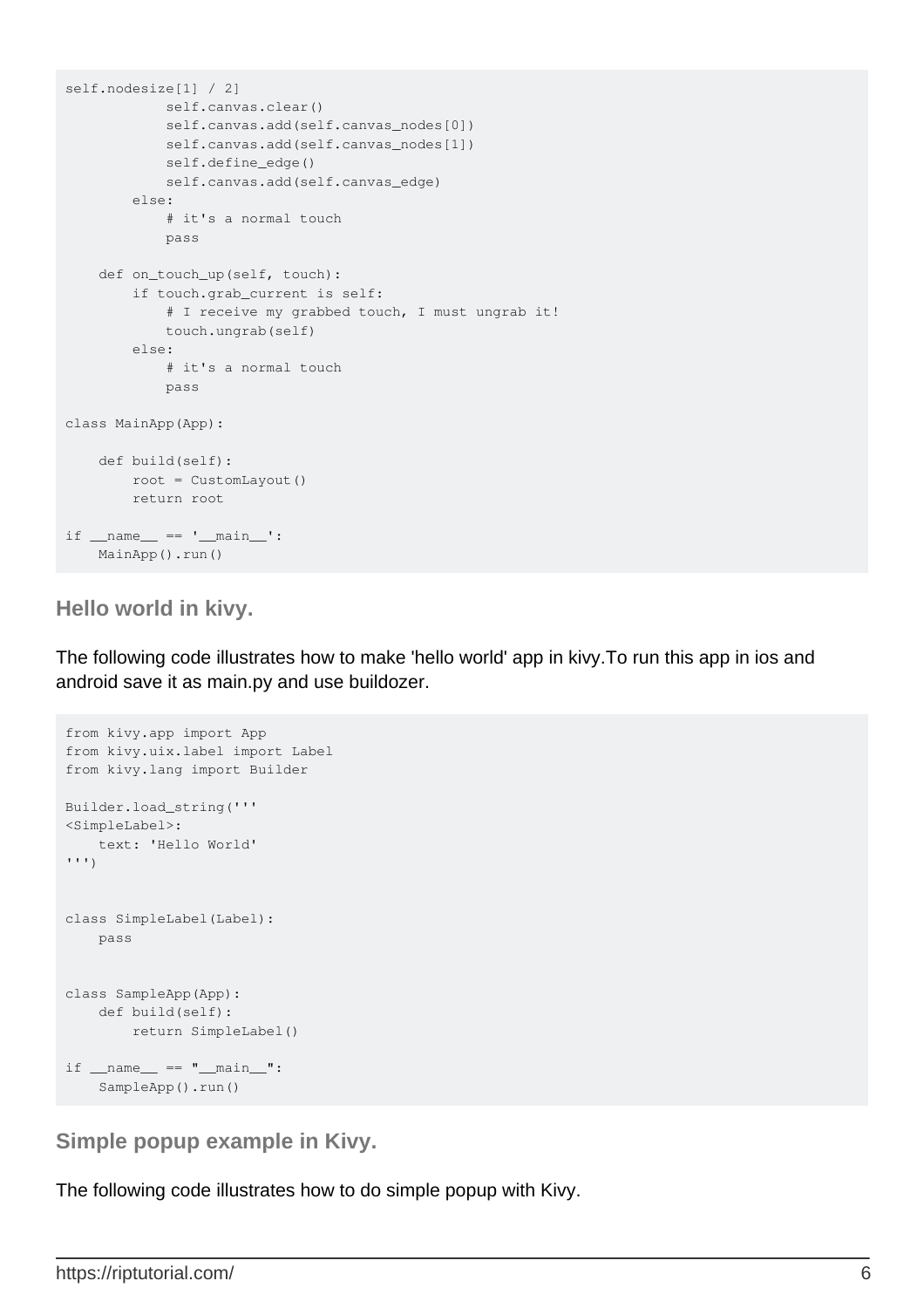```
from kivy.app import App
from kivy.uix.popup import Popup
from kivy.lang import Builder
from kivy.uix.button import Button
Builder.load_string('''
<SimpleButton>:
     on_press: self.fire_popup()
<SimplePopup>:
    id:pop
    size_hint: .4, .4
     auto_dismiss: False
     title: 'Hello world!!'
     Button:
         text: 'Click here to dismiss'
         on_press: pop.dismiss()
''')
class SimplePopup(Popup):
    pass
class SimpleButton(Button):
    text = "Fire Popup !"
     def fire_popup(self):
         pops=SimplePopup()
         pops.open()
class SampleApp(App):
     def build(self):
        return SimpleButton()
SampleApp().run()
```
#### <span id="page-8-0"></span>**RecycleView**

```
from kivy.app import App
from kivy.lang import Builder
from kivy.uix.button import Button
items = [
    {"color":(1, 1, 1, 1), "font_size": "20sp", "text": "white", "input_data":
["some", "random", "data"] },
     {"color":(.5,1, 1, 1), "font_size": "30sp", "text": "lightblue", "input_data": [1,6,3]},
     {"color":(.5,.5,1, 1), "font_size": "40sp", "text": "blue", "input_data": [64,16,9]},
     {"color":(.5,.5,.5,1), "font_size": "70sp", "text": "gray", "input_data":
[8766,13,6]},
     {"color":(1,.5,.5, 1), "font_size": "60sp", "text": "orange", "input_data": [9,4,6]},
     {"color":(1, 1,.5, 1), "font_size": "50sp", "text": "yellow", "input_data":
[852,958,123]}
]
class MyButton(Button):
    def print_data(self,data):
        print(data)
```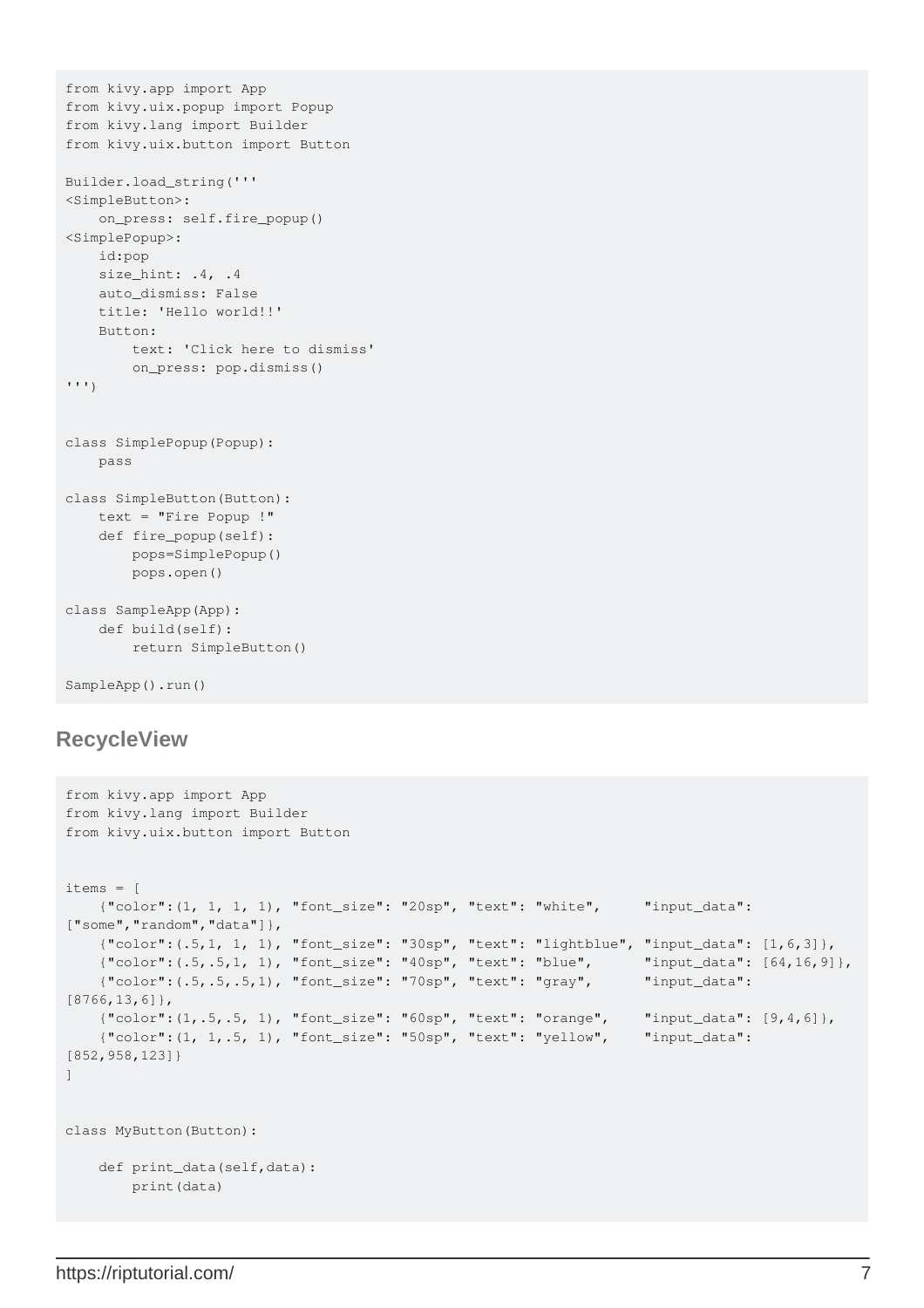```
KV = '''<MyButton>:
    on_release:
         root.print_data(self.input_data)
RecycleView:
    data: []
     viewclass: 'MyButton'
    RecycleBoxLayout:
        default_size_hint: 1, None
        orientation: 'vertical'
\mathbf{r}class Test(App):
    def build(self):
         root = Builder.load_string(KV)
         root.data = [item for item in items]
         return root
Test().run()
```
#### <span id="page-9-0"></span>**Different ways to run a simple app and to interact with widgets**

#### Most kivy apps start with this structure:

```
from kivy.app import App
class TutorialApp(App):
   def build(self):
        return
TutorialApp().run()
```
There is several way to go from here :

All the codes below (except example 1 and 3) have the same widget and similar features, but show different way to build the app.

#### **Example 1: returning a single widget (simple Hello World App)**

```
from kivy.app import App
from kivy.uix.button import Button
class TutorialApp(App):
    def build(self):
         return Button(text="Hello World!")
TutorialApp().run()
```
#### **Example 2: returning several widgets + the button prints the label's text**

```
from kivy.app import App
from kivy.uix.boxlayout import BoxLayout
```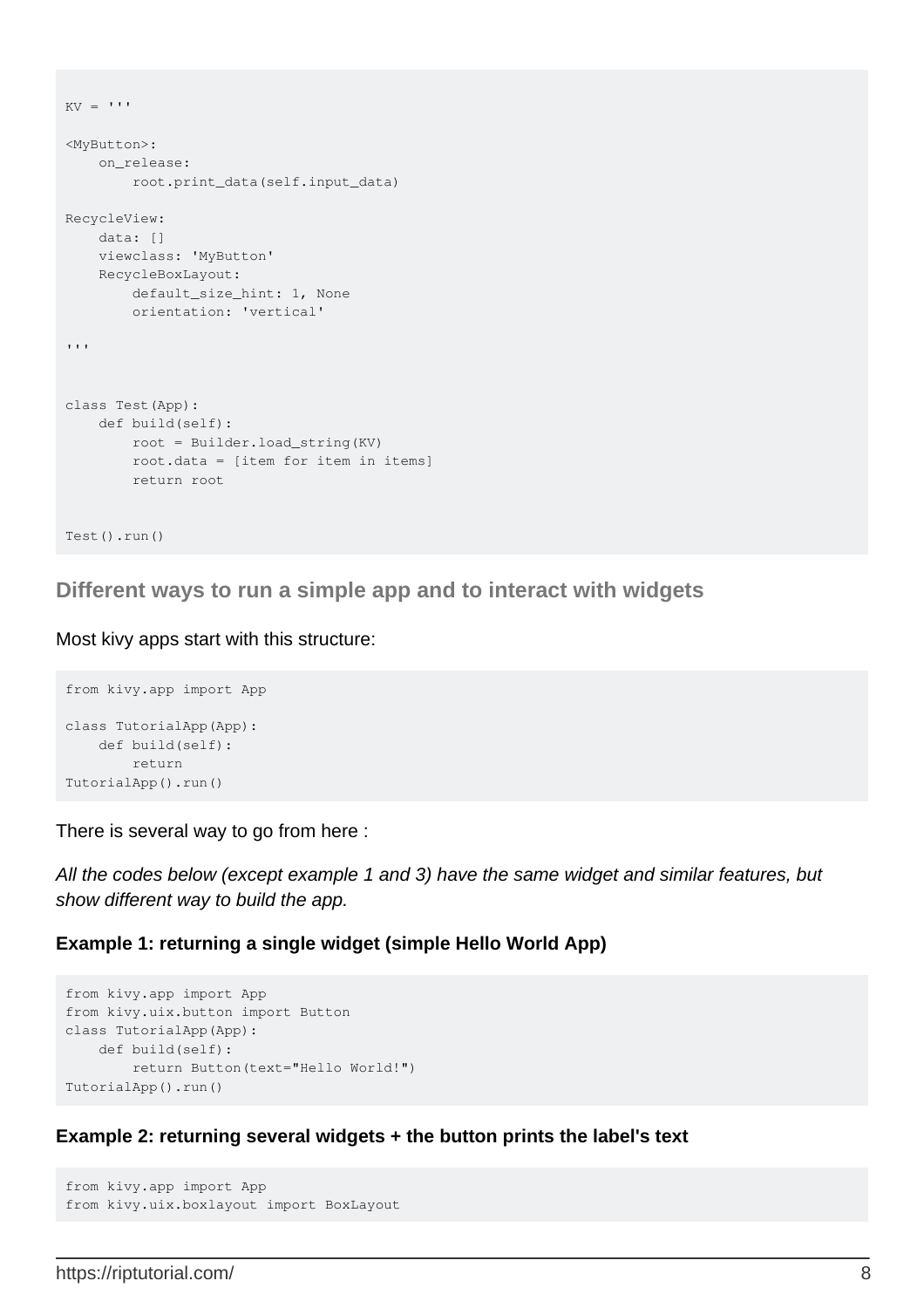```
from kivy.uix.label import Label
from kivy.uix.button import Button
class TutorialApp(App):
    def build(self):
         mylayout = BoxLayout(orientation="vertical")
         mylabel = Label(text= "My App")
         mybutton =Button(text="Click me!")
         mylayout.add_widget(mylabel)
         mybutton.bind(on_press= lambda a:print(mylabel.text))
         mylayout.add_widget(mybutton)
         return mylayout
TutorialApp().run()
```
#### **Example 3: using a class (single widget) + the button prints "My Button"**

```
from kivy.app import App
from kivy.uix.button import Button
class Mybutton(Button):
    text="Click me!"
     on_press =lambda a : print("My Button")
class TutorialApp(App):
    def build(self):
        return Mybutton()
TutorialApp().run()
```
#### **Example 4: it's the same as ex. 2 but it shows how to use a class**

```
from kivy.app import App
from kivy.uix.boxlayout import BoxLayout
from kivy.uix.label import Label
from kivy.uix.button import Button
class MyLayout(BoxLayout):
     #You don't need to understand these 2 lines to make it work!
    def __init__(self, **kwargs):
        super(MyLayout, self). __init__(**kwargs)
         self.orientation="vertical"
        mylabel = Label(text = "My App") self.add_widget(mylabel)
         mybutton =Button(text="Click me!")
         mybutton.bind(on_press= lambda a:print(mylabel.text))
         self.add_widget(mybutton)
class TutorialApp(App):
    def build(self):
        return MyLayout()
TutorialApp().run()
```
### <span id="page-10-0"></span>**With .kv language**

**Example 5: the same but showing how to use kv language within python**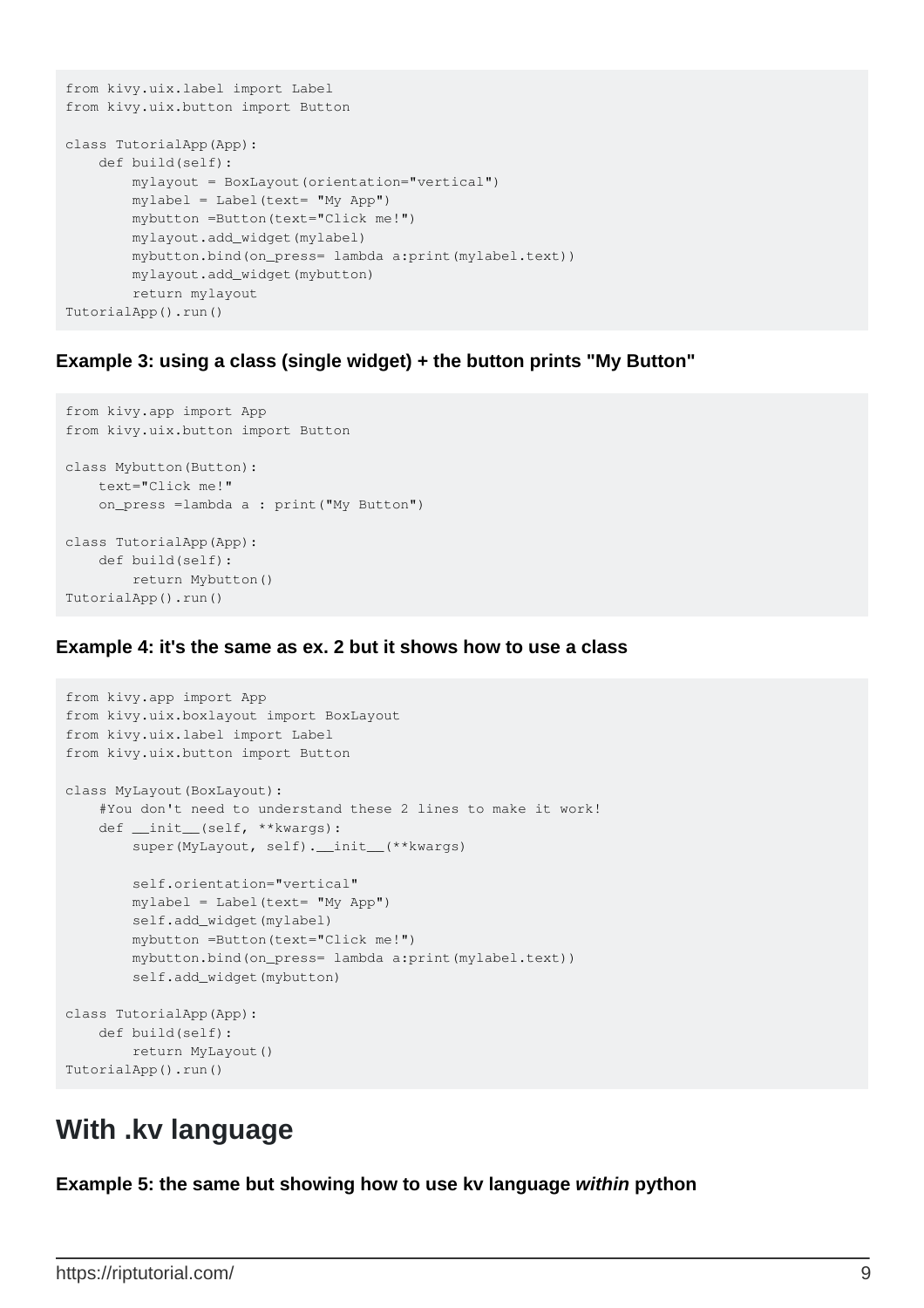```
from kivy.app import App
from kivy.uix.boxlayout import BoxLayout
# BoxLayout: it's in the python part, so you need to import it
from kivy.lang import Builder
Builder.load_string("""
<MyLayout>
     orientation:"vertical"
     Label: # it's in the kv part, so no need to import it
        id:mylabel
        text:"My App"
    Button:
        text: "Click me!"
        on_press: print(mylabel.text)
""")
class MyLayout(BoxLayout):
    pass
class TutorialApp(App):
    def build(self):
         return MyLayout()
TutorialApp().run()
```
\*\*Example 6: the same with the  $kv$  part in a  $\text{rutoff}$  subset  $\mathbf{r}$  is  $\mathbf{r}$ 

#### In .py:

```
from kivy.app import App
from kivy.uix.boxlayout import BoxLayout
class MyLayout(BoxLayout):
     pass
class TutorialApp(App):
#the kv file name will be Tutorial (name is before the "App")
    def build(self):
        return MyLayout()
TutorialApp().run()
```
#### In Tutorial.kv:

```
<MyLayout> # no need to import stuff in kv!
     orientation:"vertical"
     Label:
         id:mylabel
         text:"My App"
     Button:
         text: "Click me!"
         on_press: print(mylabel.text)
```
\*\*Example 7: link to specific kv file + a def in python receiving the label.text \*\*

In .py:

```
from kivy.app import App
from kivy.uix.boxlayout import BoxLayout
class MyLayout(BoxLayout):
     def printMe(self_xx, yy):
```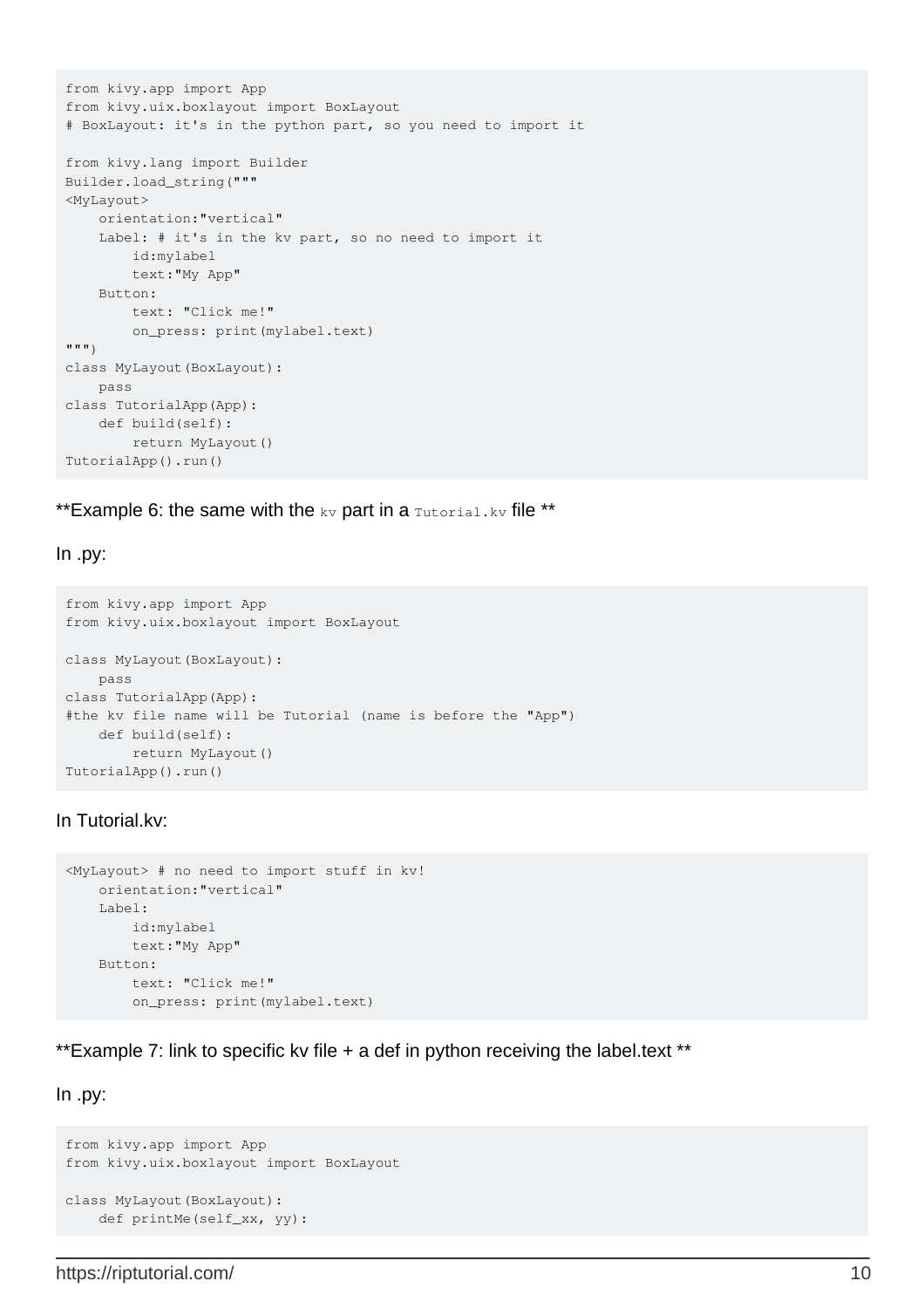```
 print(yy)
class TutorialApp(App):
    def build(self):
         self.load_kv('myapp.kv')
         return MyLayout()
TutorialApp().run()
```
In myapp.kv: orientation:"vertical" Label: id:mylabel text:"My App" Button: text: "Click me!" on\_press: root.printMe(mylabel.text)

#### **Example 8: the button prints the label's text (with a def in python using**  $_{\text{ids}}$ **(the "IDs"))**

Notice that:

•  $self\_xx$  from example 7 is replaced by  $self$ 

In .py:

```
from kivy.app import App
from kivy.uix.boxlayout import BoxLayout
class MyLayout(BoxLayout):
    def printMe(self):
        print(self.ids.mylabel.text)
class TutorialApp(App):
    def build(self):
         self.load_kv('myapp.kv')
         return MyLayout()
TutorialApp().run()
```
#### In myapp.kv:

```
<MyLayout>
    orientation:"vertical"
     Label:
        id:mylabel
        text:"My App"
     Button:
        text: "Click me!"
         on_press: root.printMe()
```
#### **Example 9: the button prints the label's text (with a def in python using StringProperty)**

In .py:

```
from kivy.app import App
from kivy.uix.boxlayout import BoxLayout
from kivy.properties import StringProperty
class MyLayout(BoxLayout):
     stringProperty_mylabel= StringProperty("My App")
     def printMe(self):
         print(self.stringProperty_mylabel)
class TutorialApp(App):
    def build(self):
```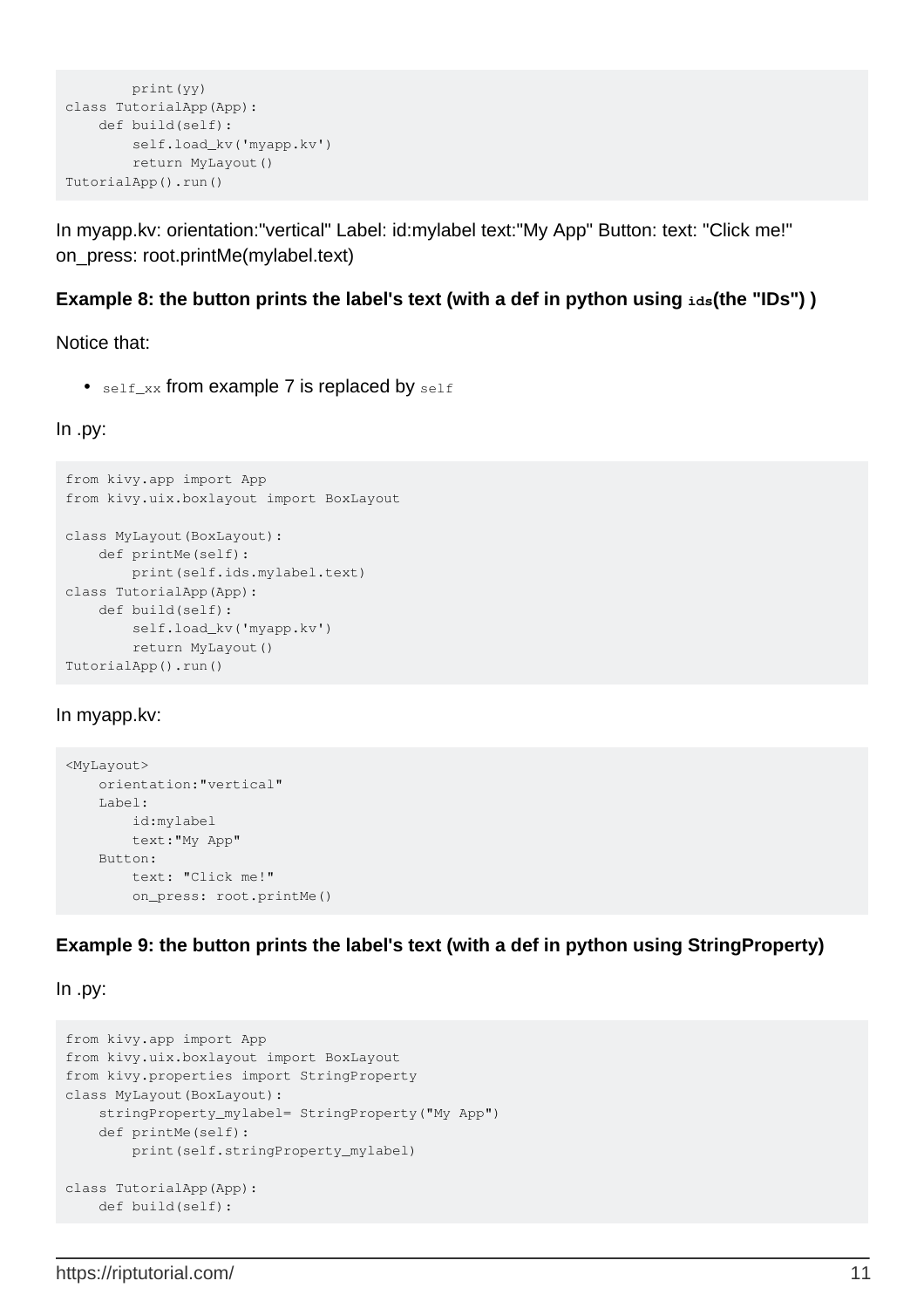```
 return MyLayout()
TutorialApp().run()
```
#### In Tutorial.kv:

```
<MyLayout>
    orientation:"vertical"
     Label:
         id:mylabel
         text:root.stringProperty_mylabel
     Button:
        text: "Click me!"
         on_press: root.printMe()
```
#### **Example 10: the button prints the label's text (with a def in python using ObjectProperty)**

In .py:

```
from kivy.app import App
from kivy.uix.boxlayout import BoxLayout
from kivy.properties import ObjectProperty
class MyLayout(BoxLayout):
     objectProperty_mylabel= ObjectProperty(None)
     def printMe(self):
         print(self.objectProperty_mylabel.text)
class TutorialApp(App):
    def build(self):
        return MyLayout()
TutorialApp().run()
```
#### In Tutorial.kv:

```
<MyLayout>
     orientation:"vertical"
     objectProperty_mylabel:mylabel
    Label:
        id:mylabel
        text:"My App"
     Button:
         text: "Click me!"
         on_press: root.printMe()
```
Read Getting started with kivy online: [https://riptutorial.com/kivy/topic/2101/getting-started-with](https://riptutorial.com/kivy/topic/2101/getting-started-with-kivy)[kivy](https://riptutorial.com/kivy/topic/2101/getting-started-with-kivy)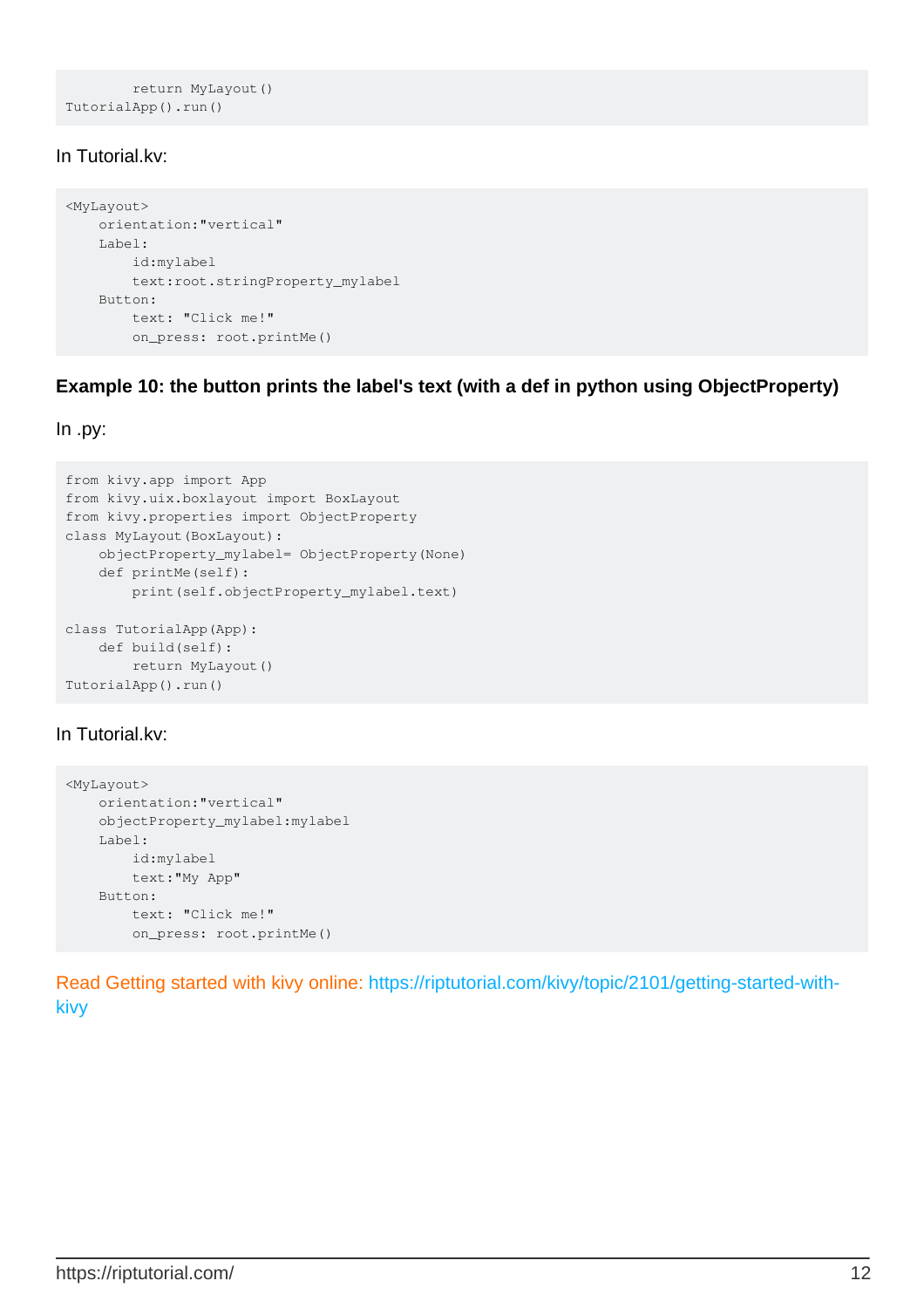## <span id="page-14-0"></span>**Chapter 2: Property**

### <span id="page-14-1"></span>**Examples**

<span id="page-14-2"></span>**Difference between Properties and Binding.**

In brief:

- Properties make it easy to pass updates from the python side to the user interface
- Binding passes the changes that happened on the user interface to the python side.

```
from kivy.app import App
from kivy.uix.boxlayout import BoxLayout
from kivy.lang import Builder
from kivy.properties import StringProperty
from kivy.properties import ObjectProperty
from kivy.uix.textinput import TextInput
from kivy.event import EventDispatcher
Builder.load_string("""
<CustLab1@Label>
     size_hint:0.3,1
<CustLab2@Label>
    text: "Result"
   size hint: 0.5,1
<CustButton@Button>
    text: "+1"
     size_hint: 0.1,1
<CustTextInput@TextInput>:
    multiline: False
     size_hint:0.1,1
<Tuto_Property>:
    orientation: "vertical"
     padding:10,10
     spacing: 10
     Label:
         text: "Press the 3 button (+1) several times and then modify the number in the
TextInput.The first counter (with StringProperty but no binding) doesn't take into account the
change that happened in the app, but the second one does.String Property makes it easy to pass
the update from the python side to the user interface, binding pass the changes that happened
on the user interface to the python side. "
        text_size: self.size
        padding: 20,20
     Property_no_Binding:
     Property_with_Binding:
     Simple:
<Property_no_Binding>:
     spacing: 10
     label_ObjectProperty: result
     CustLab1:
        text: "With Property but no Binding"
    CustButton:
         on_press: root.counter_textInput_StringProperty()
     CustTextInput:
```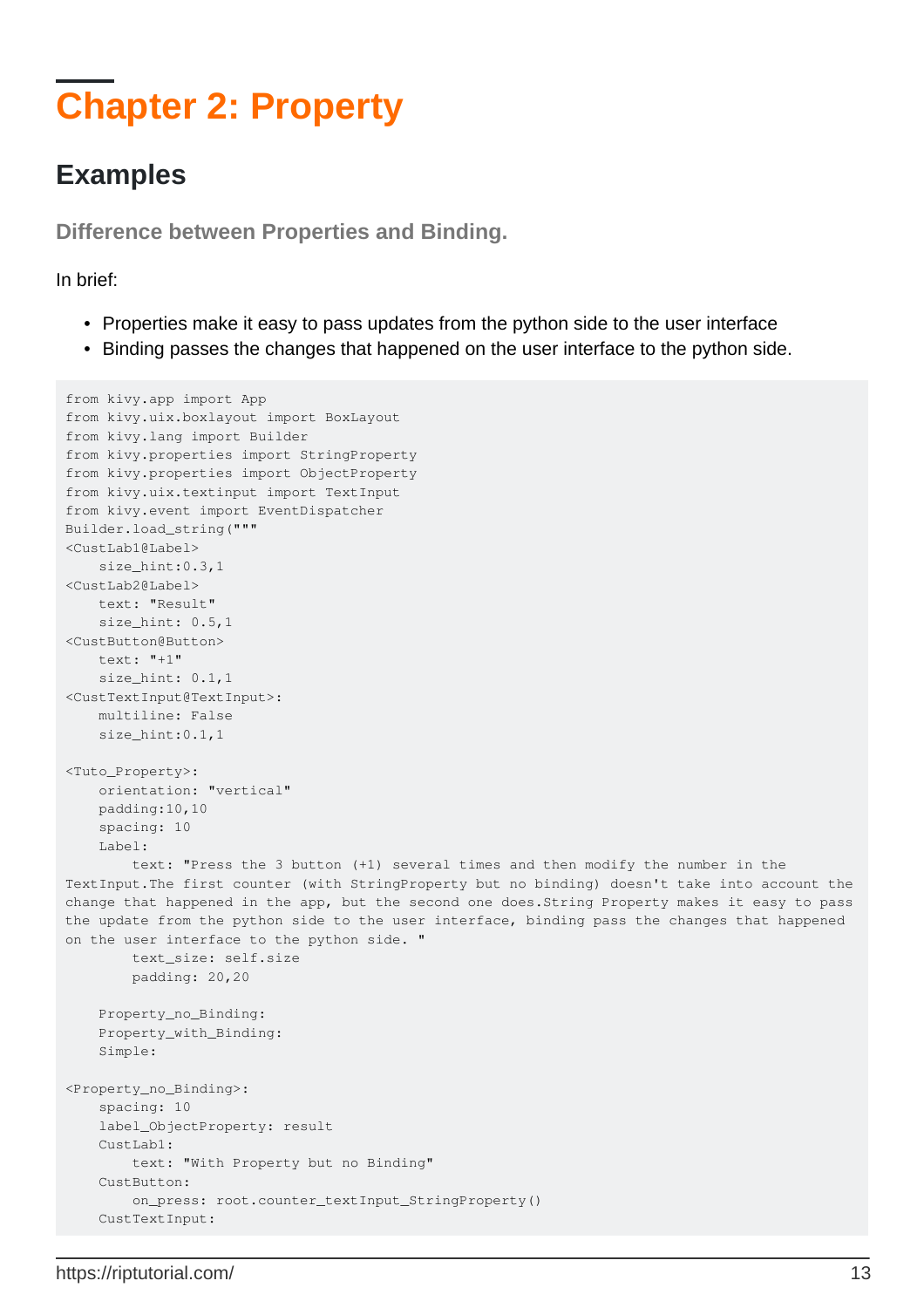```
 id:textinput_id
         text: root.textInput_StringProperty
    CustLab2: id: result
<Property_with_Binding>:
     spacing: 10
     label_ObjectProperty: result
     CustLab1:
         text: "With Property and Binding"
     CustButton:
         on_press: root.counter_textInput_StringProperty()
     CustTextInput:
         id:textinput_id
         text: root.textInput_StringProperty
         on_text: root.textInput_StringProperty = self.text ## this is the binding
     CustLab2:
        id: result
<Simple>
     spacing: 10
     CustLab1:
         text: "Without Property"
     CustButton:
        on_press: root.simple(textinput_id, result)
     CustTextInput:
         id:textinput_id
         text: "0"
     CustLab2:
         id: result
""")
class Property_no_Binding(BoxLayout):
     textInput_StringProperty= StringProperty("0")
     label_ObjectProperty = ObjectProperty(None)
     def counter_textInput_StringProperty(self):
        self.label_ObjectProperty.text= ("Before the counter was updated:\n\n
textinput_id.text:" + self.ids.textinput_id.text + "\n\n textInput_StringProperty:" +
self.textInput_StringProperty)
         self.textInput_StringProperty =str(int(self.textInput_StringProperty)+1)
class Property_with_Binding(BoxLayout):
     textInput_StringProperty= StringProperty("0")
     label_ObjectProperty = ObjectProperty(None)
     def counter_textInput_StringProperty(self):
         self.label_ObjectProperty.text= ("Before the counter was updated:\n\n
textinput_id.text:" + self.ids.textinput_id.text + "\n\n textInput_StringProperty:" +
self.textInput_StringProperty)
         self.textInput_StringProperty =str(int(self.textInput_StringProperty)+1)
    pass
class Simple(BoxLayout):
     def simple(self,textinput_id, result):
         result.text = ("Before the counter was updated:\n\nIn the TextInput:" +
textinput_id.text)
        textinput_id.text = str(int(text) + 1) pass
class Tuto_Property(BoxLayout):
```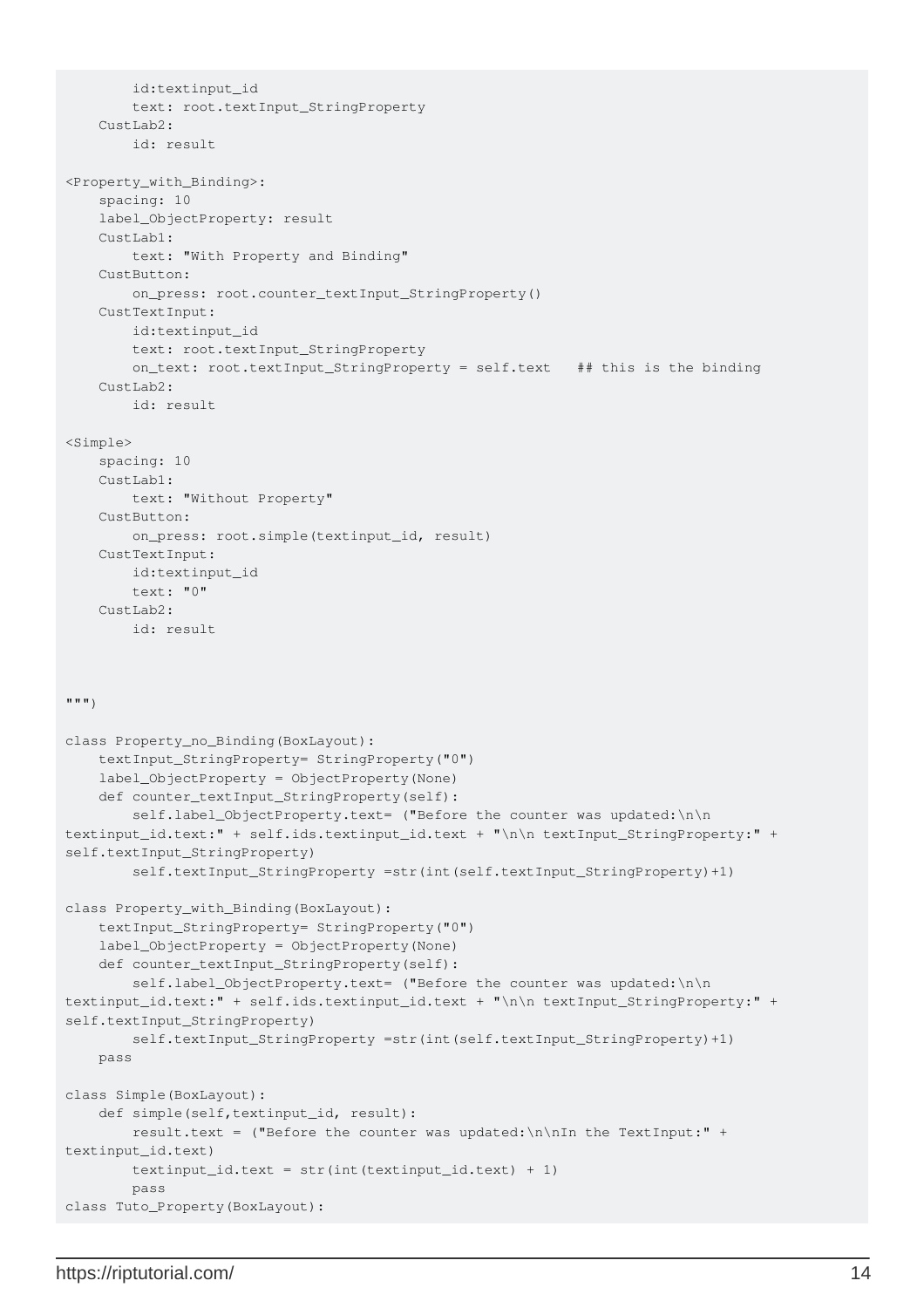```
 # def __init__(self, **kwargs):
         # super(All, self).__init__(**kwargs)
         # app=App.get_running_app()
         # self.objproper_number.bind(text=lambda *a: self.change(app))
         # print(self.parent)
     # def counter(self,app):
         # print("Stringproperty:",app.numbertext)
         # print("ObjectProperty:",self.objproper_number.text)
         # print("text:",self.ids.number.text,"\n")
         # app.numbertext=str(int(app.numbertext)+1)
     # def change(self, app):
         # app.numbertext=self.objproper_number.text
    pass
class MyApp(App):
    numbertext = StringProperty("0")
     def build(self):
         return Tuto_Property()
MyApp().run()
```
Read Property online:<https://riptutorial.com/kivy/topic/9904/property>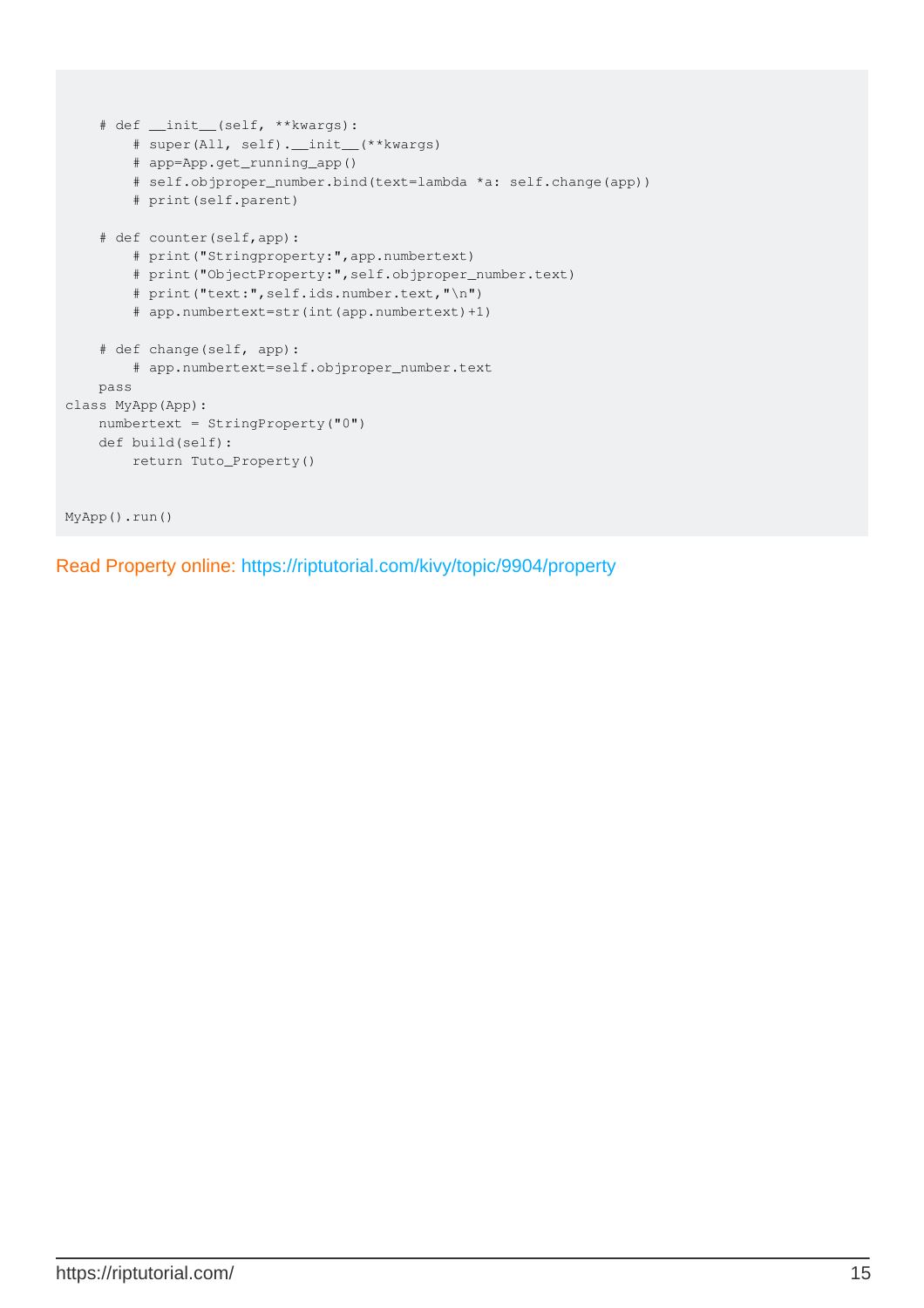# <span id="page-17-0"></span>**Chapter 3: Using the Screen Manager**

### <span id="page-17-1"></span>**Remarks**

# <span id="page-17-2"></span>**Circular Imports**

This is a big issue in Kivy, Python, and many programming languages

When one resource is required by two files, it is normal to place this resource in the file that will be using it most. But if this happens with two resources, and they end up in opposite files, then importing both into Python will result in a circular import.

Python will import the first file, but this file imports the second. In the second, this imports the first file, which in turn imports the second and so on. Python throws the error  $Im$   ${{\rm properties}}:$  cannot import name <classname>

This can be solved by using a third file, and importing this third file into the first two. This is resources.py in the second example.

### <span id="page-17-3"></span>**Examples**

#### <span id="page-17-4"></span>**Simple Screen Manager Usage**

```
# A line used mostly as the first one, imports App class
# that is used to get a window and launch the application
from kivy.app import App
# Casual Kivy widgets that reside in kivy.uix
from kivy.uix.label import Label
from kivy.uix.button import Button
from kivy.uix.boxlayout import BoxLayout
from kivy.uix.screenmanager import ScreenManager, Screen
from kivy.uix.screenmanager import SlideTransition
# Inherit Screen class and make it look like
# a simple page with navigation
class CustomScreen(Screen):
     # It's necessary to initialize a widget the class inherits
     # from to access its methods such as 'add_widget' with 'super()'
     def __init__(self, **kwargs):
        # Py2/Py3 note: although in Py3 'super()' is simplified
         # it's a good practice to use Py2 syntax, so that the
         # code is compatibile in both versions
        super(CustomScreen, self).__init__(**kwargs)
         # Put a layout in the Screen which will take
         # Screen's size and pos.
```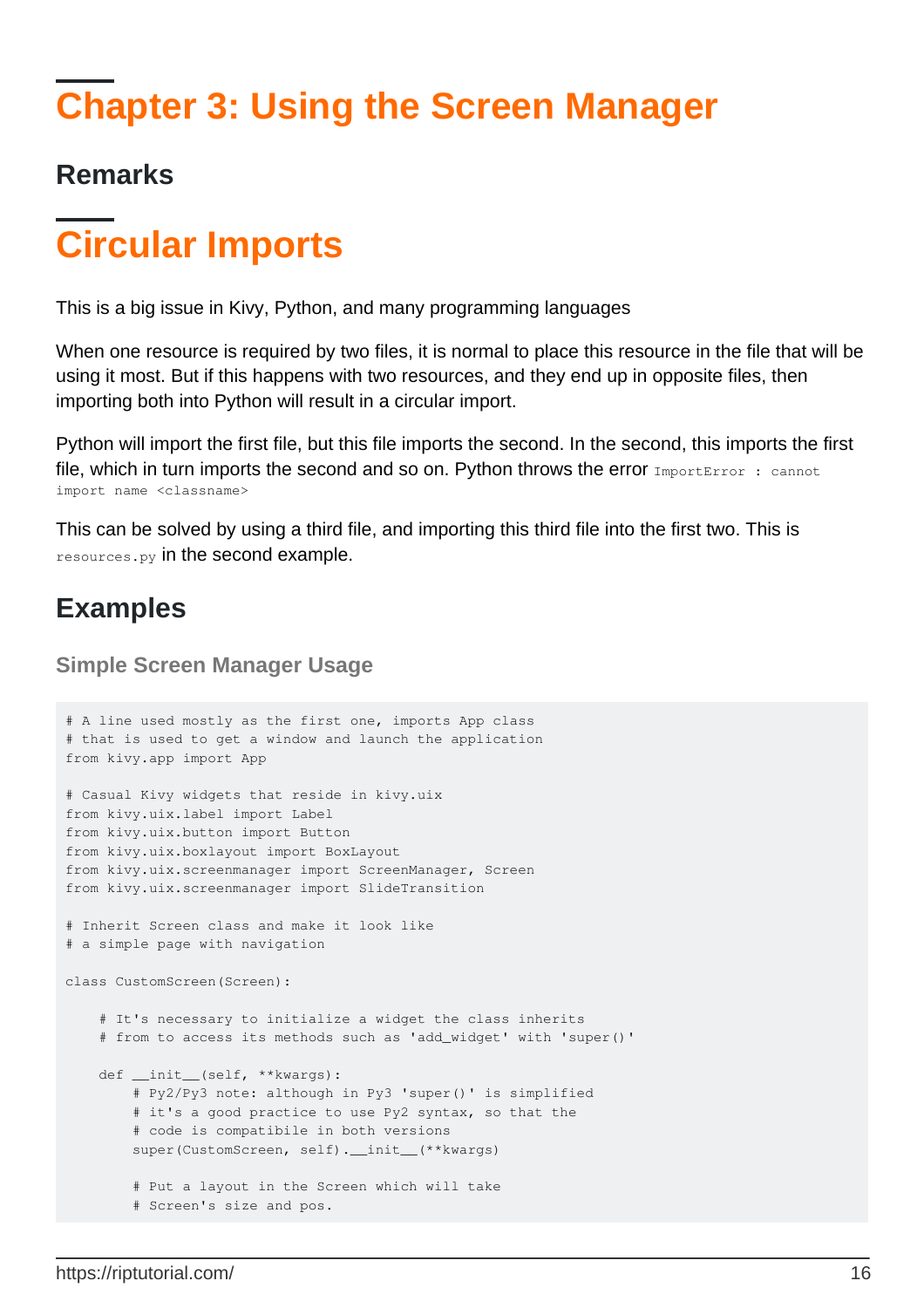```
 # The 'orientation' represents a direction
         # in which the widgets are added into the
         # BoxLayout - 'horizontal' is the default
         layout = BoxLayout(orientation='vertical')
         # Add a Label with the name of Screen
         # and set its size to 50px
         layout.add_widget(Label(text=self.name, font_size=50))
         # Add another layout to handle the navigation
         # and set the height of navigation to 20%
         # of the CustomScreen
         navig = BoxLayout(size_hint_y=0.2)
         # Create buttons with a custom text
         prev = Button(text='Previous')
         next = Button(text='Next')
         # Bind to 'on_release' events of Buttons
         prev.bind(on_release=self.switch_prev)
         next.bind(on_release=self.switch_next)
         # Add buttons to navigation
         # and the navigation to layout
         navig.add_widget(prev)
         navig.add_widget(next)
         layout.add_widget(navig)
         # And add the layout to the Screen
         self.add_widget(layout)
     # *args is used to catch arguments that are returned
     # when 'on_release' event is dispatched
     def switch_prev(self, *args):
         # 'self.manager' holds a reference to ScreenManager object
         # and 'ScreenManager.current' is a name of a visible Screen
         # Methods 'ScreenManager.previous()' and 'ScreenManager.next()'
         # return a string of a previous/next Screen's name
         self.manager.transition = SlideTransition(direction="right")
         self.manager.current = self.manager.previous()
     def switch_next(self, *args):
         self.manager.transition = SlideTransition(direction="right")
         self.manager.current = self.manager.next()
class ScreenManagerApp(App):
     # 'build' is a method of App used in the framework it's
     # expected that the method returns an object of a Kivy widget
     def build(self):
         # Get an object of some widget that will be the core
         # of the application - in this case ScreenManager
         root = ScreenManager()
         # Add 4 CustomScreens with name 'Screen <order>`
        for x in range(4):
             root.add_widget(CustomScreen(name='Screen %d' % x))
```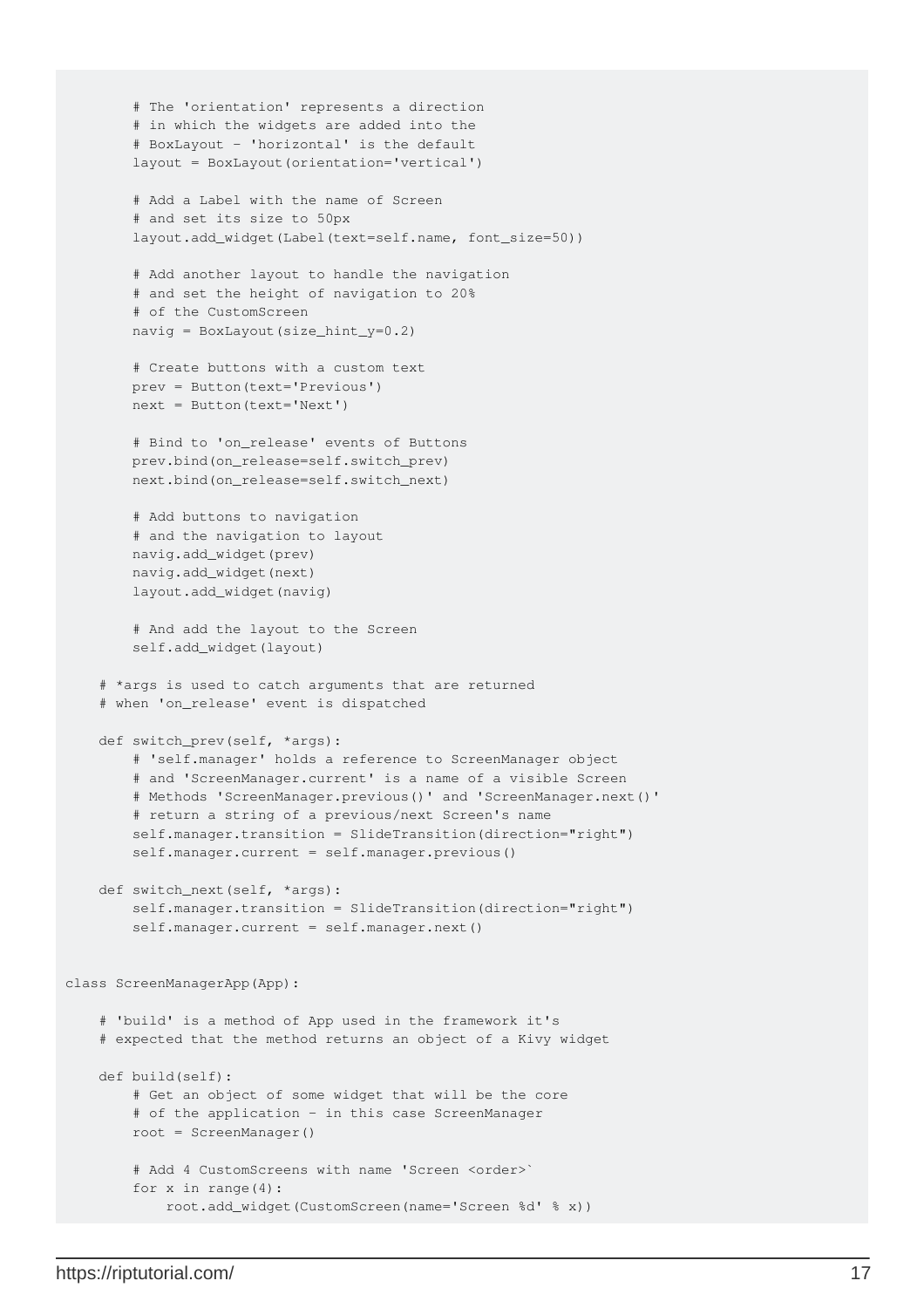```
 # Return the object
         return root
# This is only a protection, so that if the file
# is imported it won't try to launch another App
if __name__ == '__main__': # And run the App with its method 'run'
     ScreenManagerApp().run()
```
#### <span id="page-19-0"></span>**Screen Manager**

In the following example there are 2 Screens: SettingsScreen and MenuScreen

Using the first button, on the current screen will change your screen to the other screen.

Here is the code:

```
from kivy.app import App
from kivy.lang import Builder
from kivy.uix.screenmanager import ScreenManager, Screen
# Create both screens. Please note the root.manager.current: this is how
# you can control the ScreenManager from kv. Each screen has by default a
# property manager that gives you the instance of the ScreenManager used.
Builder.load_string("""
<MenuScreen>:
    BoxLayout:
        Button:
            text: 'First Button on Menu'
            on_press: root.manager.current = 'settings'
         Button:
             text: 'Second Button on Menu'
<SettingsScreen>:
     BoxLayout:
         Button:
             text: 'First Button on Settings'
            on_press: root.manager.current = 'menu'
         Button:
             text: 'Second Button on Settings'
""")
# Declare both screens
class MenuScreen(Screen):
     pass
class SettingsScreen(Screen):
    pass
# Create the screen manager
sm = ScreenManager()
sm.add_widget(MenuScreen(name='menu'))
sm.add_widget(SettingsScreen(name='settings'))
```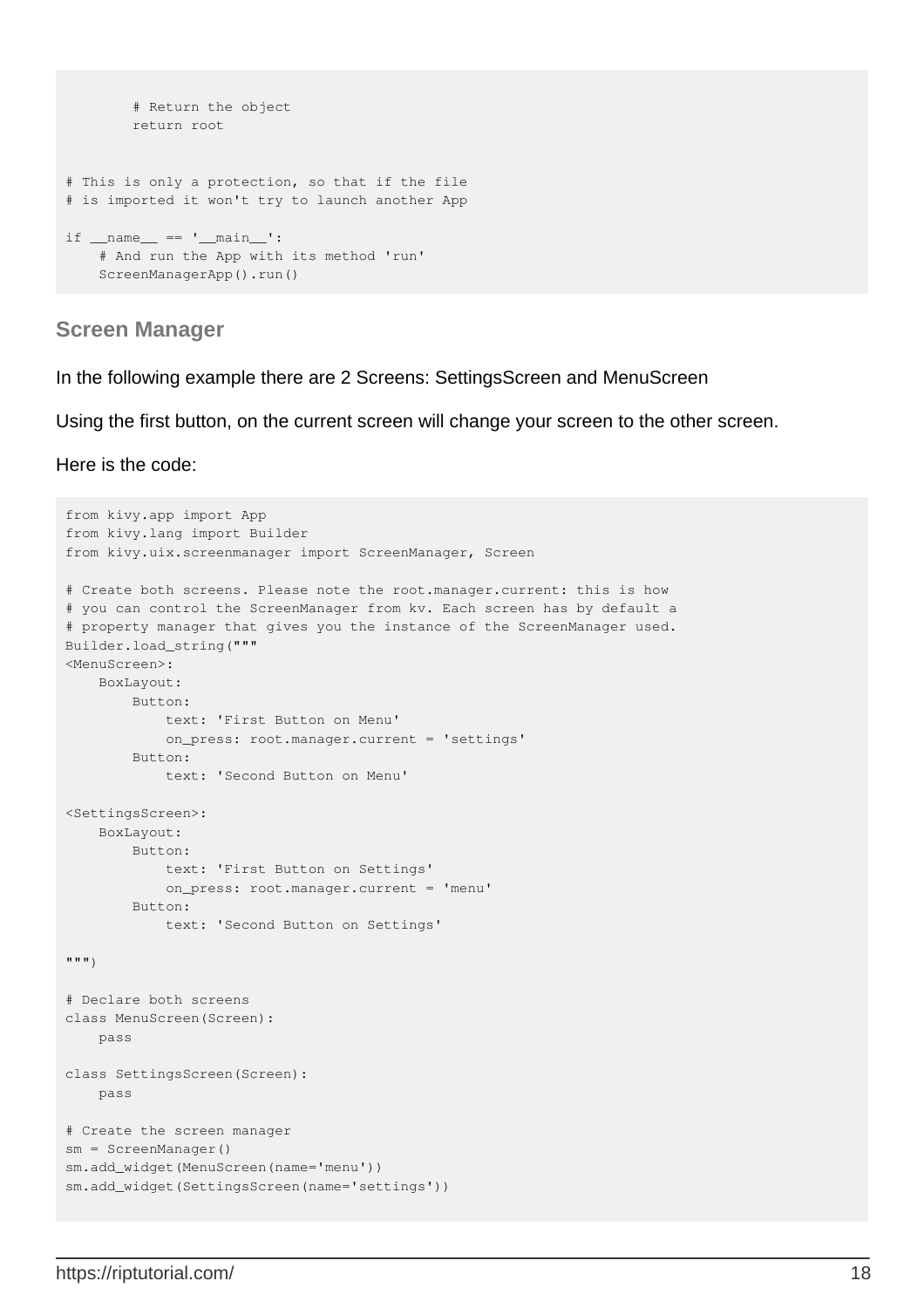```
class TestApp(App):
    def build(self):
       return sm
if __name__ == '__main__': TestApp().run()
```
Read Using the Screen Manager online: [https://riptutorial.com/kivy/topic/6097/using-the-screen](https://riptutorial.com/kivy/topic/6097/using-the-screen-manager)[manager](https://riptutorial.com/kivy/topic/6097/using-the-screen-manager)